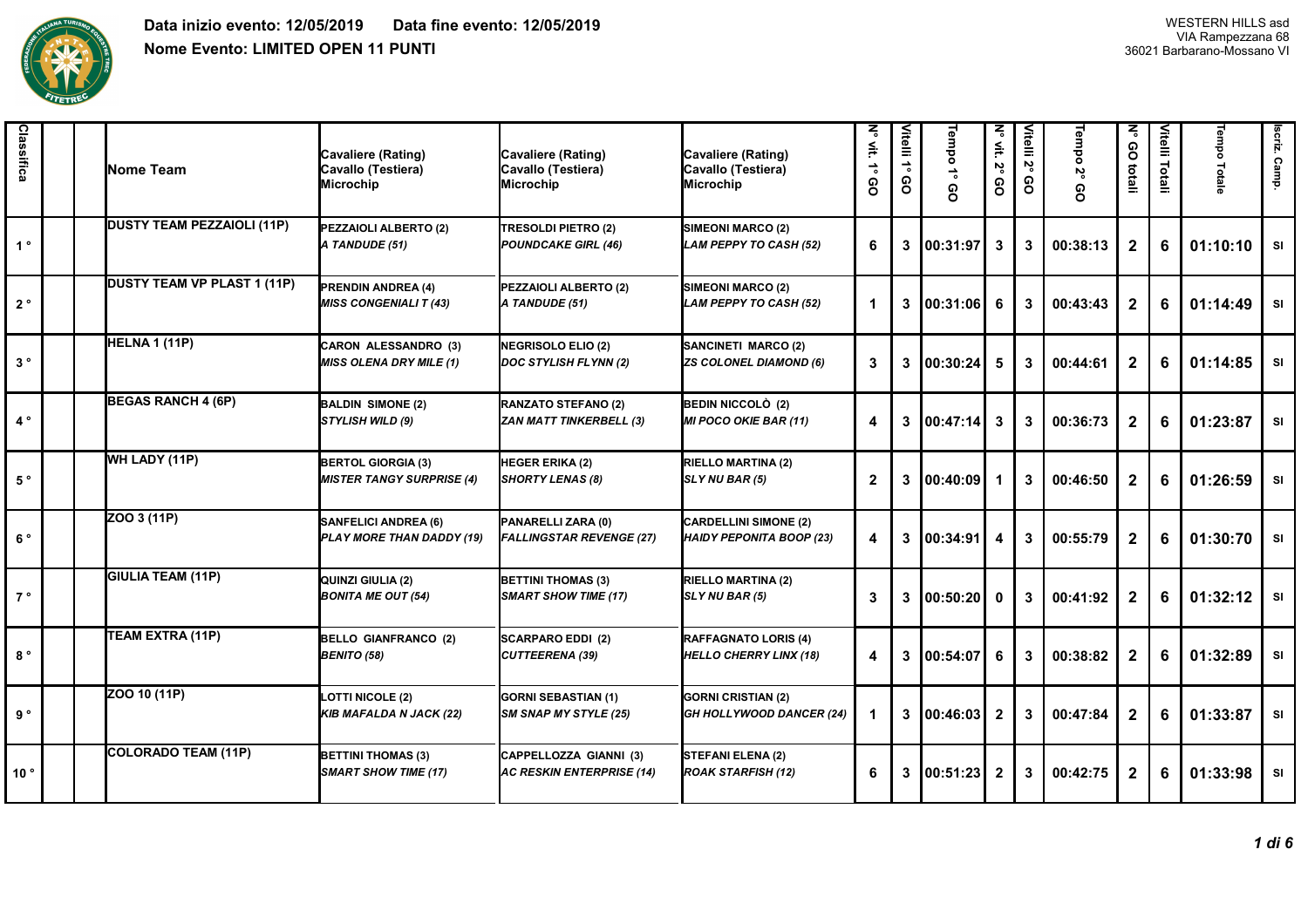

| 11°          | <b>HELNA 3 (11P)</b>                       | <b>CARON ALESSANDRO (3)</b><br>PINA CHEX O LON (57)       | HEGER ERIKA (2)<br>SHORTY LENAS (8)                      | <b>BERTOL GIORGIA (3)</b><br><b>MISTER TANGY SURPRISE (4)</b> | 4              | $\mathbf{2}$ | 00:48:29    | $\mathbf{3}$ | 3            | 00:30:05    | $\mathbf{2}$ | 5            | 01:18:34 | <b>SI</b> |
|--------------|--------------------------------------------|-----------------------------------------------------------|----------------------------------------------------------|---------------------------------------------------------------|----------------|--------------|-------------|--------------|--------------|-------------|--------------|--------------|----------|-----------|
| 12°          | ZOO 8 (11P)                                | <b>GORNI CRISTIAN (2)</b><br>GH HOLLYWOOD DANCER (24)     | <b>GORNI SEBASTIAN (2)</b><br>SM SNAP MY STYLE (25)      | SIGNORINI MANUEL (2)<br><b>MORE THAN PEPSI (42)</b>           | $\overline{2}$ | $\mathbf{2}$ | 00:54:10    | 7            | 3            | 00:46:35    | $\mathbf{2}$ | 5            | 01:40:45 | <b>SI</b> |
| 13°          | WH 4 (11P)                                 | <b>NEGRISOLO ELIO (2)</b><br>PINA CHEX O LON (57)         | HEGER ERIKA (2)<br><b>SHORTY LENAS (8)</b>               | <b>BERTOL GIORGIA (3)</b><br><b>MISTER TANGY SURPRISE (4)</b> | 3              | 3            | 00:26:84    | 6            | $\mathbf{0}$ | <b>N.T.</b> | 1            | 3            | 00:26:84 | <b>SI</b> |
| 14°          | <b>IWS RANCH FEELING PET FOOD</b><br>(11P) | <b>BORTOLAN ENRICO (2)</b><br>TIME TO SPUR (38)           | <b>GUZZO FEDERICO (3)</b><br>DOC SOLIS (41)              | <b>SCARPARO EDDI (2)</b><br>CUTTEERENA (39)                   | 6              | 0            | <b>N.T.</b> | 3            | 3            | 00:32:57    |              | 3            | 00:32:57 | <b>SI</b> |
| 15°          | <b>WS RANCH EDO (11P)</b>                  | <b>ONICHINI WALTER (5)</b><br><b>AC LEDY SLIDEBAR (7)</b> | MAZZETTO EDOARDO (1)<br>DOC SOLIS (41)                   | <b>SCARPARO EDDI (2)</b><br>CUTTEERENA (39)                   | $\overline{7}$ | 0            | <b>N.T.</b> | $\mathbf{2}$ | 3            | 00:33:25    |              | 3            | 00:33:25 | <b>SI</b> |
| 16°          | <b>HELNA 2 (11P)</b>                       | <b>CARON ALESSANDRO (3)</b><br>PINA CHEX O LON (57)       | NEGRISOLO ELIO (2)<br>DOC STYLISH FLYNN (2)              | <b>BERTOL GIORGIA (3)</b><br><b>MISTER TANGY SURPRISE (4)</b> | $\overline{7}$ | $\mathbf 0$  | N.T.        | 2            | 3            | 00:33:36    |              | 3            | 00:33:36 | <b>SI</b> |
| 17°          | <b>WS RANCH (11P)</b>                      | <b>SCOLARO SARA (3)</b><br><b>STARLIGHTSQUALL (35)</b>    | <b>BORTOLAN ENRICO (2)</b><br>TIME TO SPUR (38)          | MAZZETTO EDOARDO (1)<br>AC LEDY SLIDEBAR (7)                  | 3              | 3            | 00:35:44    | 7            | $\mathbf{0}$ | <b>N.T.</b> |              | 3            | 00:35:44 | <b>SI</b> |
| 18°          | ZOO 7 (11P)                                | SIGNORINI MANUEL (2)<br><b>MORE THAN PEPSI (42)</b>       | LOTTI THOMAS (0)<br><b>SHORT AND DRY (32)</b>            | LOTTI NICOLE (2)<br>KIB MAFALDA N JACK (22)                   | $\overline{2}$ | 3            | 00:36:66    |              | 0            | <b>N.T.</b> | 1            | 3            | 00:36:66 | <b>SI</b> |
| 19°          | ZOO 11 (11P)                               | <b>LOTTI THOMAS (0)</b><br>SHORT AND DRY (32)             | <b>GORNI SEBASTIAN (1)</b><br>SM SNAP MY STYLE (25)      | <b>BASELLI CRISTIAN (2)</b><br><b>CUTTER MARQUIS (33)</b>     | 6              | 0            | <b>N.T.</b> | $\mathbf{2}$ | 3            | 00:37:02    |              | 3            | 00:37:02 | <b>SI</b> |
| $20^{\circ}$ | <b>ARIZONA TEAM (11P)</b>                  | <b>CARPANESE GIULIA (2)</b><br>ARC CHIC N STAR (15)       | SANCINETI MARCO (2)<br><b>ZS COLONEL DIAMOND (6)</b>     | <b>TEMPORIN ANTONIO (4)</b><br>DUAL JOY (13)                  | 0              | $\mathbf{0}$ | <b>N.T.</b> | 1            | 3            | 00:37:38    |              | 3            | 00:37:38 | SI        |
| 21°          | <b>DUSTY TEAM VP STAMPI (11P)</b>          | <b>MOLON MICHELE (3)</b><br><b>HANKA STARLET (49)</b>     | <b>TRESOLDI PIETRO (2)</b><br><b>POUNDCAKE GIRL (46)</b> | PEZZAIOLI ALBERTO (2)<br>A TANDUDE (51)                       | 6              | -0           | N.T.        | 3            | 3            | 00:37:53    |              | $\mathbf{3}$ | 00:37:53 | <b>SI</b> |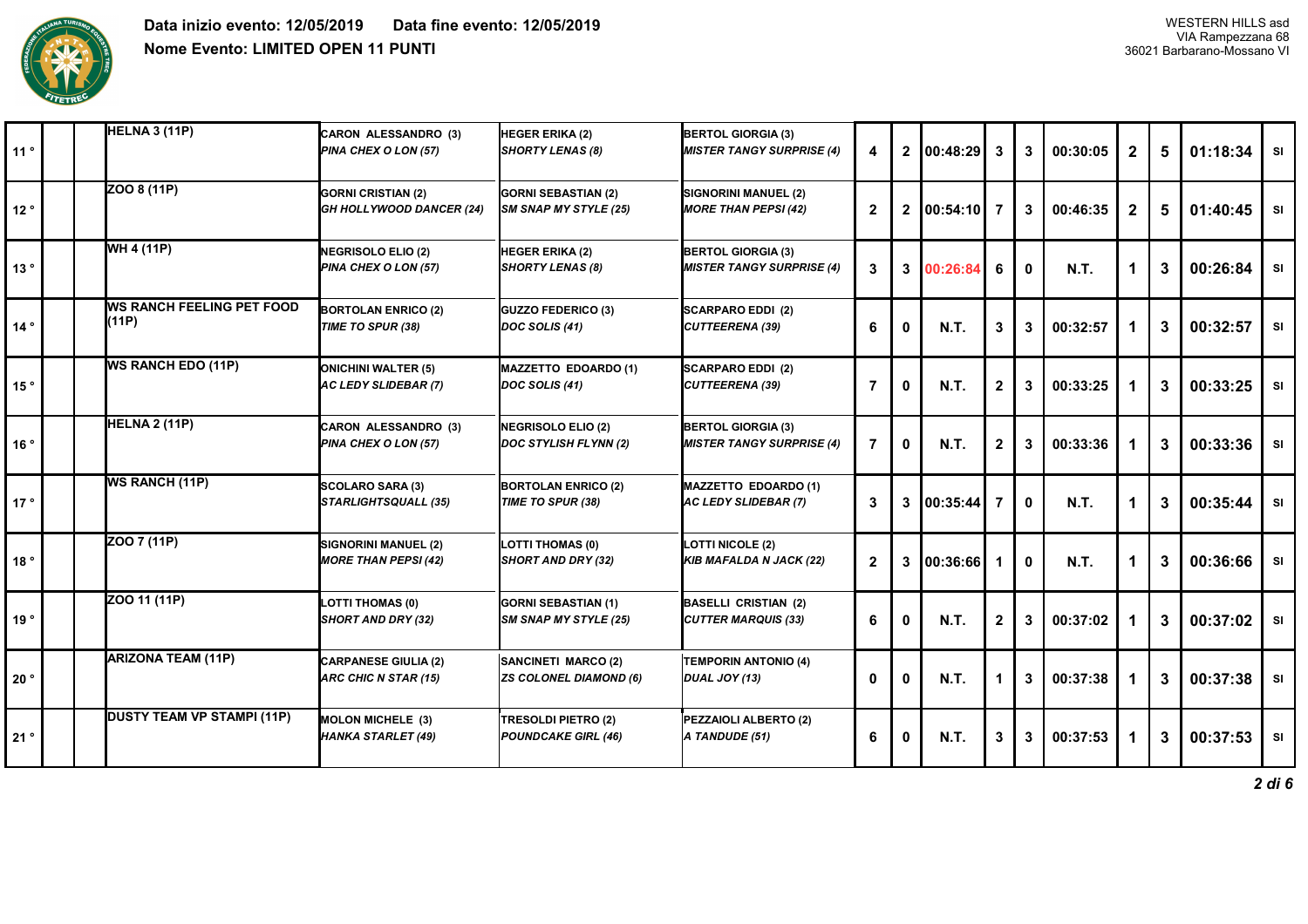

| 22° | ZOO 16 (11P)                                                   | <b>LOTTI NICOLE (2)</b><br><b>KIB MAFALDA N JACK (22)</b>     | <b>BASELLI CRISTIAN (2)</b><br><b>CUTTER MARQUIS (33)</b> | SIGNORINI MANUEL (2)<br><b>MORE THAN PEPSI (42)</b>        | 1            | $\mathbf{0}$ | <b>N.T.</b> | $\mathbf{2}$ | 3 | 00:39:72    |   | 3 | 00:39:72 | <b>SI</b> |
|-----|----------------------------------------------------------------|---------------------------------------------------------------|-----------------------------------------------------------|------------------------------------------------------------|--------------|--------------|-------------|--------------|---|-------------|---|---|----------|-----------|
| 23° | <b>DUSTY TEAM RC (11P)</b>                                     | <b>PRENDIN ANDREA (4)</b><br><b>MD ACRES DUAL LENA (44)</b>   | TRESOLDI LIVIO (2)<br>DUAL REY ROSE (45)                  | <b>TURRINI FEDERICO (2)</b><br><b>MASTER DOC TARI (50)</b> | 6            | 3            | 100:40:23   |              | 0 | <b>N.T.</b> |   | 3 | 00:40:23 | SI        |
| 24° | TEMPEST TEAM (11P)                                             | <b>CARPANESE GIULIA (2)</b><br>ARC CHIC N STAR (15)           | PEROSIN ANDREA (2)<br>DUAL CAT (16)                       | <b>TEMPORIN ANTONIO (4)</b><br>DUAL JOY (13)               | $\mathbf{2}$ | 3            | 100:40:94   | 5            | o | <b>N.T.</b> | 1 | 3 | 00:40:94 | SI        |
| 25° | DAKOTA TEAM (11P)                                              | CAPPELLOZZA GIANNI (3)<br><b>AC RESKIN ENTERPRISE (14)</b>    | <b>CARPANESE GIULIA (2)</b><br>ARC CHIC N STAR (15)       | PEROSIN ANDREA (2)<br>DUAL CAT (16)                        | 4            | 0            | <b>N.T.</b> | 5            | 3 | 00:41:81    | 1 | 3 | 00:41:81 | <b>SI</b> |
| 26° | SARO TEAM (11P)                                                | <b>SCOLARO SARA (3)</b><br><b>STARLIGHTSQUALL (35)</b>        | TOGNIN BRUNO (2)<br>STAR DE LUX (56)                      | <b>BORTOLAN ENRICO (2)</b><br>TIME TO SPUR (38)            | 1            | $\bf{0}$     | <b>N.T.</b> | O            | 3 | 00:42:63    | 1 | 3 | 00:42:63 | SI        |
| 27° | <b>DUSTY TEAM ROSSETTO CEREALI TRESOLDI LIVIO (2)</b><br>(11P) | <b>DUAL REY ROSE (45)</b>                                     | <b>MORELLO MICHELE (2)</b><br>RS COCA COLA BAR (48)       | MOLON MICHELE (3)<br>HANKA STARLET (49)                    | $\mathbf 1$  | 3            | 00:46:76    |              | 0 | <b>N.T.</b> | 1 | 3 | 00:46:76 | SI        |
| 28° | HELNA 4 (11P)                                                  | <b>GUARDA ENRICO (5)</b><br>SLY NU BAR (5)                    | SANCINETI MARCO (2)<br><b>ZS COLONEL DIAMOND (6)</b>      | <b>BELLO GIANFRANCO (2)</b><br><b>BENITO (58)</b>          | 1            | 3            | 100:47:86   | -3           | ŋ | <b>N.T.</b> |   | 3 | 00:47:86 | <b>SI</b> |
| 29° | THUNDER TEAM (11P)                                             | SANCINETI MARCO (2)<br><b>ZS COLONEL DIAMOND (6)</b>          | STEFANI ELENA (2)<br>ROAK STARFISH (12)                   | <b>TEMPORIN ANTONIO (4)</b><br>DUAL JOY (13)               | 1            | 3            | 100:48:22   | 0            |   | <b>N.T.</b> | 1 | 3 | 00:48:22 | SI        |
| 30° | Z00 15 (11P)                                                   | <b>GIRARDELLO GIORGIA (2)</b><br><b>SMART KUZCO (30)</b>      | <b>BASELLI CRISTIAN (2)</b><br><b>CUTTER MARQUIS (33)</b> | LIPARI SALVATORE (2)<br><b>FULL OF GRUBS (20)</b>          | 3            | 3            | 00:53:88    |              | O | <b>N.T.</b> | 1 | 3 | 00:53:88 | <b>SI</b> |
| 31° | <b>WH1 (11P)</b>                                               | <b>CARON ALESSANDRO (3)</b><br><b>MISS OLENA DRY MILE (1)</b> | NEGRISOLO ELIO (2)<br>DOC STYLISH FLYNN (2)               | HEGER ERIKA (2)<br><b>SHORTY LENAS (8)</b>                 | $\mathbf{2}$ | 3            | 00:54:49    | 4            | O | <b>N.T.</b> | 1 | 3 | 00:54:49 | <b>SI</b> |
| 32° | <b>DUSTY TEAM VP (11P)</b>                                     | <b>MORELLO MICHELE (2)</b><br>RS COCA COLA BAR (48)           | TRESOLDI PIETRO (2)<br>POUNDCAKE GIRL (46)                | <b>TURRINI FEDERICO (2)</b><br><b>MASTER DOC TARI (50)</b> | 7            | 0            | <b>N.T.</b> | $\mathbf{2}$ | 3 | 00:59:62    |   | 3 | 00:59:62 | <b>SI</b> |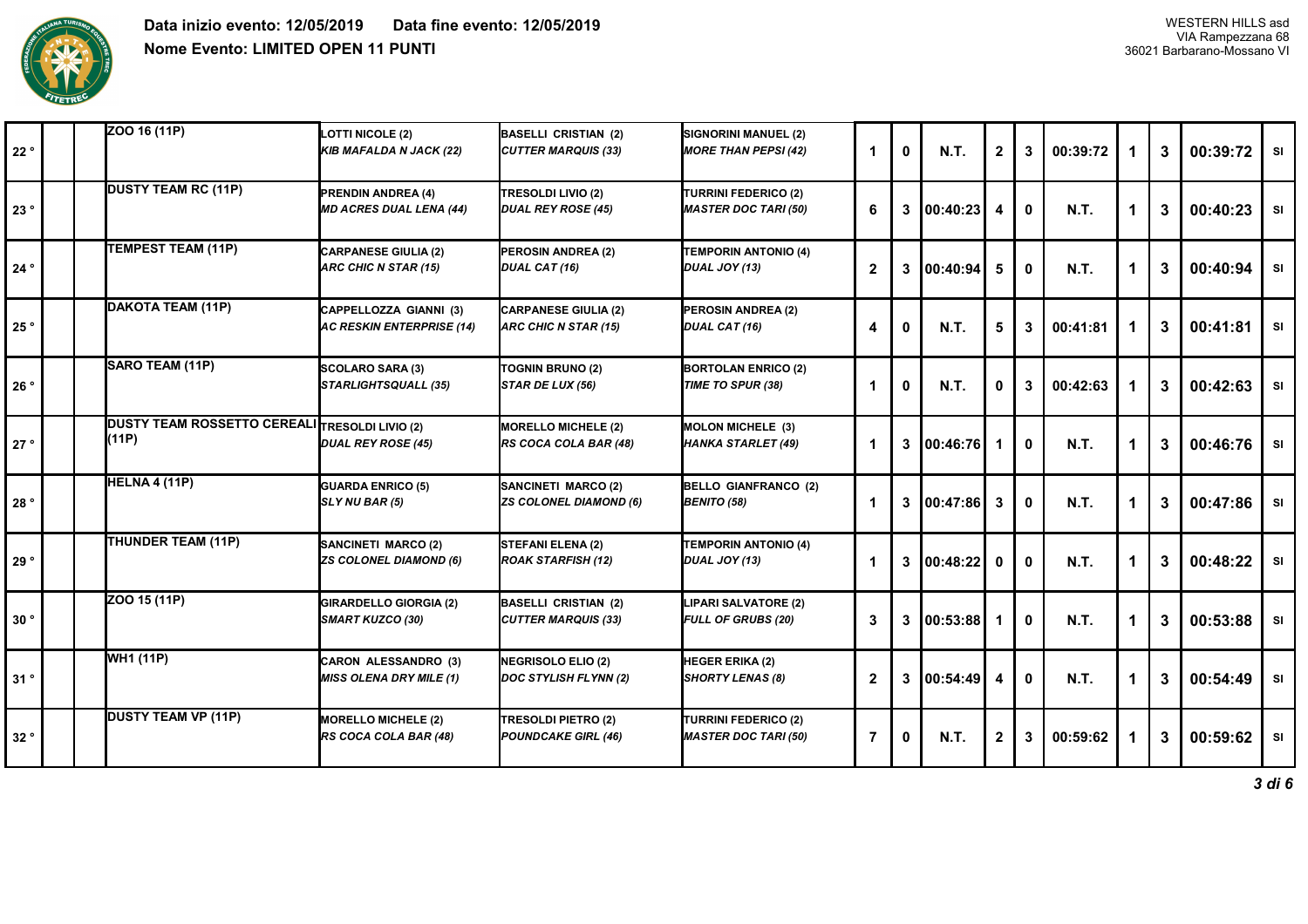

| 33° |  | <b>VENETO EMILIA (11P)</b>       | <b>BELLO GIANFRANCO (2)</b><br><b>BENITO (58)</b>                 | <b>BETTINI THOMAS (3)</b><br><b>SMART SHOW TIME (17)</b>        | QUINZI GIULIA (2)<br><b>BONITA ME OUT (54)</b>         | 5                | $\mathbf{0}$ | <b>N.T.</b> | 6 | $\mathbf{2}$ | 00:53:18    | 1 | $\mathbf{2}$ | 00:53:18 | <b>SI</b> |
|-----|--|----------------------------------|-------------------------------------------------------------------|-----------------------------------------------------------------|--------------------------------------------------------|------------------|--------------|-------------|---|--------------|-------------|---|--------------|----------|-----------|
| 34° |  | ZOO 13 (11P)                     | <b>GIRARDELLO GIORGIA (2)</b><br><b>SMART KUZCO (30)</b>          | LIPARI SALVATORE (2)<br><b>BIDDY BOLT BUM (28)</b>              | <b>FRIZZI BEATRICE (1)</b><br><b>ANTARISMATIC (29)</b> | 5                | $\mathbf{2}$ | 100:54:40   | 5 | O            | <b>N.T.</b> | 1 | $\mathbf{2}$ | 00:54:40 | SI        |
| 35° |  | <b>WS RANCH LADY (11P)</b>       | <b>SCOLARO SARA (3)</b><br><b>STARLIGHTSQUALL (35)</b>            | <b>DE STEFANO MARISA (2)</b><br><b>MELODY PEPALINA (36)</b>     | PIRONATO SUSY (0)<br><b>SNORTY PLAYGIRL (40)</b>       | $\mathbf 0$      | $\mathbf 0$  | <b>N.T.</b> | 6 | $\mathbf{2}$ | 00:55:39    | 1 | $\mathbf 2$  | 00:55:39 | SI        |
| 36° |  | TEXAS TEAM (11P)                 | CAPPELLOZZA GIANNI (3)<br><b>AC RESKIN ENTERPRISE (14)</b>        | PEROSIN ANDREA (2)<br>DUAL CAT (16)                             | <b>STEFANI ELENA (2)</b><br><b>ROAK STARFISH (12)</b>  | 0                | $\mathbf{2}$ | 00:56:18    | 4 | 0            | <b>N.T.</b> | 1 | $\mathbf 2$  | 00:56:18 | <b>SI</b> |
| 37° |  | <b>DRAGO TEAM (11P)</b>          | <b>CARPANESE GIULIA (2)</b><br>ARC CHIC N STAR (15)               | STEFANI ELENA (2)<br><b>ROAK STARFISH (12)</b>                  | <b>TEMPORIN ANTONIO (4)</b><br>DUAL JOY (13)           | 5                | 0            | <b>N.T.</b> | 0 | 0            | <b>N.T.</b> | 0 | $\bf{0}$     | 00:00:00 | <b>SI</b> |
| 38° |  | <b>BEGAS RANCH 5 (6P)</b>        | <b>CORDIOLI LAMBERTO (2)</b><br><b>VT MARQUIS LITTLE BOY (10)</b> | <b>BALDIN SIMONE (2)</b><br>STYLISH WILD (9)                    | BEDIN NICCOLÒ (2)<br><b>MI POCO OKIE BAR (11)</b>      | 4                | $\mathbf 0$  | N.T.        | 6 | 0            | <b>N.T.</b> | 0 | $\mathbf 0$  | 00:00:00 | SI        |
| 39° |  | WH 2 (11P)                       | <b>CARON ALESSANDRO (3)</b><br>PINA CHEX O LON (57)               | NEGRISOLO ELIO (2)<br><b>DOC STYLISH FLYNN (2)</b>              | <b>RIELLO MARTINA (2)</b><br>SLY NU BAR (5)            | $\mathbf{3}$     | 0            | N.T.        | 5 | 0            | <b>N.T.</b> | 0 | $\mathbf 0$  | 00:00:00 | <b>SI</b> |
| 40° |  | WH 3 (11P)                       | <b>CARON ALESSANDRO (3)</b><br>PINA CHEX O LON (57)               | HEGER ERIKA (2)<br>SHORTY LENAS (8)                             | <b>RIELLO MARTINA (2)</b><br>SLY NU BAR (5)            | -1               | 0            | <b>N.T.</b> | 3 | $\mathbf{0}$ | <b>N.T.</b> | 0 | 0            | 00:00:00 | <b>SI</b> |
| 41° |  | <b>BEGAS RANCH 6 (6P)</b>        | <b>CORDIOLI LAMBERTO (2)</b><br><b>VT MARQUIS LITTLE BOY (10)</b> | RANZATO STEFANO (2)<br><b>ZAN MATT TINKERBELL (3)</b>           | <b>BALDIN SIMONE (2)</b><br><b>STYLISH WILD (9)</b>    | 6                | $\mathbf{0}$ | <b>N.T.</b> | 7 | $\Omega$     | <b>N.T.</b> | 0 | $\bf{0}$     | 00:00:00 | <b>SI</b> |
| 42° |  | ZOO 5 (11P)                      | <b>SANFELICI ANDREA (6)</b><br>PLAY MORE THAN DADDY (19)          | <b>CARDELLINI SIMONE (2)</b><br><b>HAIDY PEPONITA BOOP (23)</b> | <b>LOTTI NICOLE (2)</b><br>KIB MAFALDA N JACK (22)     | $\overline{7}$   | $\mathbf 0$  | <b>N.T.</b> | 6 | 0            | <b>N.T.</b> | 0 | $\bf{0}$     | 00:00:00 | SI        |
| 43° |  | DUSTY TEAM 3T (11P)              | <b>PRENDIN ANDREA (4)</b><br><b>MISS CONGENIALI T (43)</b>        | TRESOLDI LIVIO (2)<br><b>DUAL REY ROSE (45)</b>                 | TRESOLDI PIETRO (2)<br><b>POUNDCAKE GIRL (46)</b>      | $\boldsymbol{2}$ | 0            | <b>N.T.</b> |   | O            | <b>N.T.</b> | 0 | 0            | 00:00:00 | SI        |
| 44° |  | <b>DUSTY TEAM VP PLAST (11P)</b> | <b>PRENDIN ANDREA (4)</b><br><b>MD ACRES DUAL LENA (44)</b>       | <b>MORELLO MICHELE (2)</b><br>RS COCA COLA BAR (48)             | TRESOLDI PIETRO (2)<br><b>POUNDCAKE GIRL (46)</b>      | 3                | 0            | <b>N.T.</b> | 0 | O            | <b>N.T.</b> | 0 | 0            | 00:00:00 | <b>SI</b> |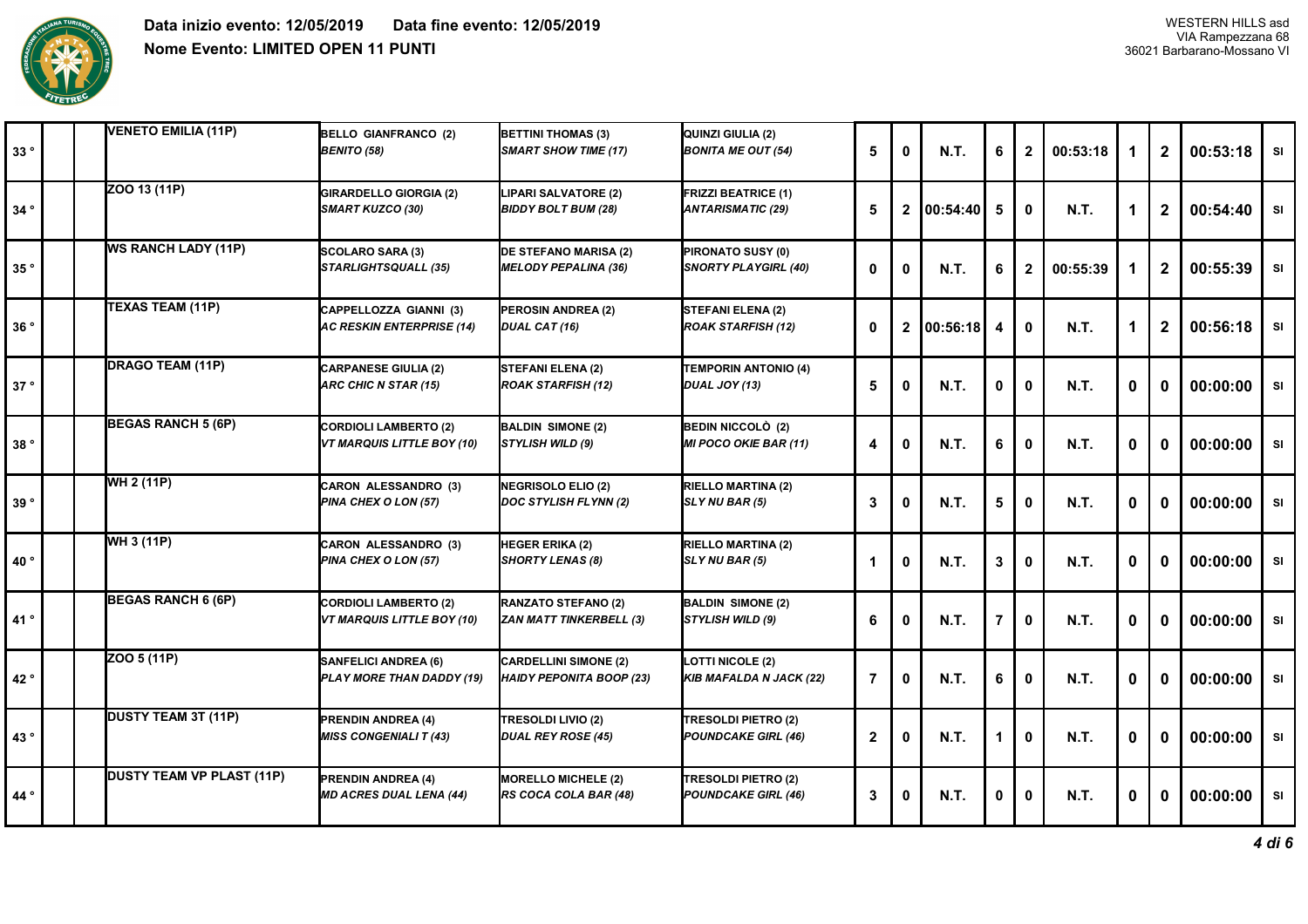

| 45°             |  | <b>DUSTY TEAM MLF (11P)</b>                       | <b>TRESOLDI LIVIO (2)</b><br><b>DUAL REY ROSE (45)</b>         | <b>MORELLO MICHELE (2)</b><br>RS COCA COLA BAR (48)          | <b>TURRINI FEDERICO (2)</b><br><b>MASTER DOC TARI (50)</b>      | $\mathbf{2}$ | 0        | <b>N.T.</b> | 1              | 0            | <b>N.T.</b> | $\mathbf{0}$ | 0            | 00:00:00 | SI        |
|-----------------|--|---------------------------------------------------|----------------------------------------------------------------|--------------------------------------------------------------|-----------------------------------------------------------------|--------------|----------|-------------|----------------|--------------|-------------|--------------|--------------|----------|-----------|
| 46°             |  | <b>DUSTY TEAM SIMEONI (11P)</b>                   | <b>TRESOLDI LIVIO (2)</b><br><b>DUAL REY ROSE (45)</b>         | TRESOLDI PIETRO (2)<br><b>POUNDCAKE GIRL (46)</b>            | SIMEONI MARCO (2)<br><b>LAM PEPPY TO CASH (52)</b>              | 6            | 0        | <b>N.T.</b> | 3              | 0            | <b>N.T.</b> | 0            | 0            | 00:00:00 | SI        |
| 47°             |  | <b>DUSTY TEAM TERMOIDRAULICA</b><br>FABIAN1 (11P) | <b>MORELLO MICHELE (2)</b><br>RS COCA COLA BAR (48)            | <b>TRESOLDI LIVIO (2)</b><br><b>DUAL REY ROSE (45)</b>       | SIMEONI MARCO (2)<br>LAM PEPPY TO CASH (52)                     | $\mathbf{2}$ | $\bf{0}$ | <b>N.T.</b> | $\overline{7}$ | $\mathbf{0}$ | <b>N.T.</b> | $\mathbf{0}$ | 0            | 00:00:00 | SI        |
| 48°             |  | ZOO 14 (11P)                                      | <b>GIRARDELLO GIORGIA (2)</b><br><b>SMART KUZCO (30)</b>       | LOTTI THOMAS (0)<br><b>SHORT AND DRY (32)</b>                | <b>CUCCHI SARA (1)</b><br>DC JAC CATALYST (34)                  | 0            | 0        | <b>N.T.</b> | 1              | 0            | <b>N.T.</b> | 0            | 0            | 00:00:00 | SI        |
| 49°             |  | ZOO 12 (11P)                                      | <b>GORNI SEBASTIAN (1)</b><br><b>SM SNAP MY STYLE (25)</b>     | SIGNORINI MANUEL (2)<br><b>MORE THAN PEPSI (42)</b>          | LOTTI THOMAS (0)<br><b>SHORT AND DRY (32)</b>                   | 3            | 0        | <b>N.T.</b> | $\mathbf{2}$   | 0            | <b>N.T.</b> | $\mathbf 0$  | 0            | 00:00:00 | SI        |
| 50°             |  | ZOO 1 AGRICOLA DON CAMILLO<br>(11P)               | <b>SANFELICI ANDREA (6)</b><br><b>GH HOLLYWOOD DANCER (24)</b> | <b>FRIZZI BEATRICE (1)</b><br><b>FULL OF GRUBS (20)</b>      | <b>CARDELLINI SIMONE (2)</b><br><b>HAIDY PEPONITA BOOP (23)</b> | 0            | 0        | <b>N.T.</b> | 5              | 0            | <b>N.T.</b> | 0            | 0            | 00:00:00 | SI        |
| 51°             |  | ZOO 6 (11P)                                       | <b>SANFELICI ANDREA (6)</b><br>PLAY MORE THAN DADDY (19)       | SIGNORINI MANUEL (2)<br><b>MORE THAN PEPSI (42)</b>          | <b>GORNI CRISTIAN (2)</b><br><b>GH HOLLYWOOD DANCER (24)</b>    | 5            | $\bf{0}$ | <b>N.T.</b> | 4              | $\bf{0}$     | <b>N.T.</b> | $\mathbf{0}$ | $\mathbf{0}$ | 00:00:00 | SI        |
| 52°             |  | <b>WS RANCH HELNA (11P)</b>                       | <b>ONICHINI WALTER (5)</b><br><b>AC LEDY SLIDEBAR (7)</b>      | <b>NEGRISOLO ELIO (2)</b><br><b>PINA CHEX O LON (57)</b>     | <b>HEGER ERIKA (2)</b><br>SLY NU BAR (5)                        | 5            | 0        | <b>N.T.</b> | 4              | 0            | <b>N.T.</b> | $\bf{0}$     | $\mathbf{0}$ | 00:00:00 | SI        |
| 53°             |  | ZOO 4 (11P)                                       | <b>SANFELICI ANDREA (6)</b><br><b>GH HOLLYWOOD DANCER (24)</b> | <b>GORNI SEBASTIAN (2)</b><br>SM SNAP MY STYLE (25)          | <b>LOTTI THOMAS (0)</b><br><b>SHORT AND DRY (32)</b>            | 0            | 0        | <b>N.T.</b> | 4              | 0            | <b>N.T.</b> | 0            | $\mathbf{0}$ | 00:00:00 | SI        |
| $54$ $^{\circ}$ |  | <b>ZOO 2 RISTORANTE DON</b><br>CAMILLO (11P)      | <b>SANFELICI ANDREA (6)</b><br><b>SM SNAP MY STYLE (25)</b>    | <b>GORNI CRISTIAN (2)</b><br><b>GH HOLLYWOOD DANCER (24)</b> | <b>GIRARDELLO GIORGIA (2)</b><br><b>SMART KUZCO (30)</b>        | 4            | 0        | <b>N.T.</b> | 6              | 0            | <b>N.T.</b> | 0            | 0            | 00:00:00 | SI        |
| 55°             |  | <b>WS RANCH MASTICA (11P)</b>                     | SCOLARO SARA (3)<br><b>STARLIGHTSQUALL (35)</b>                | GUZZO FEDERICO (3)<br>DOC SOLIS (41)                         | PIRONATO SUSY (0)<br><b>SNORTY PLAYGIRL (40)</b>                | 6            | $\bf{0}$ | <b>N.T.</b> | 4              | $\bf{0}$     | <b>N.T.</b> | $\mathbf 0$  | 0            | 00:00:00 | SI        |
| 56 °            |  | <b>WS RANCH DOTTORESSE (11P)</b>                  | <b>SCOLARO SARA (3)</b><br><b>STARLIGHTSQUALL (35)</b>         | <b>GUZZO FEDERICO (3)</b><br>DOC SOLIS (41)                  | <b>DE STEFANO MARISA (2)</b><br><b>MELODY PEPALINA (36)</b>     | 0            | $\bf{0}$ | <b>N.T.</b> | $\overline{7}$ | 0            | <b>N.T.</b> | 0            | 0            | 00:00:00 | <b>SI</b> |